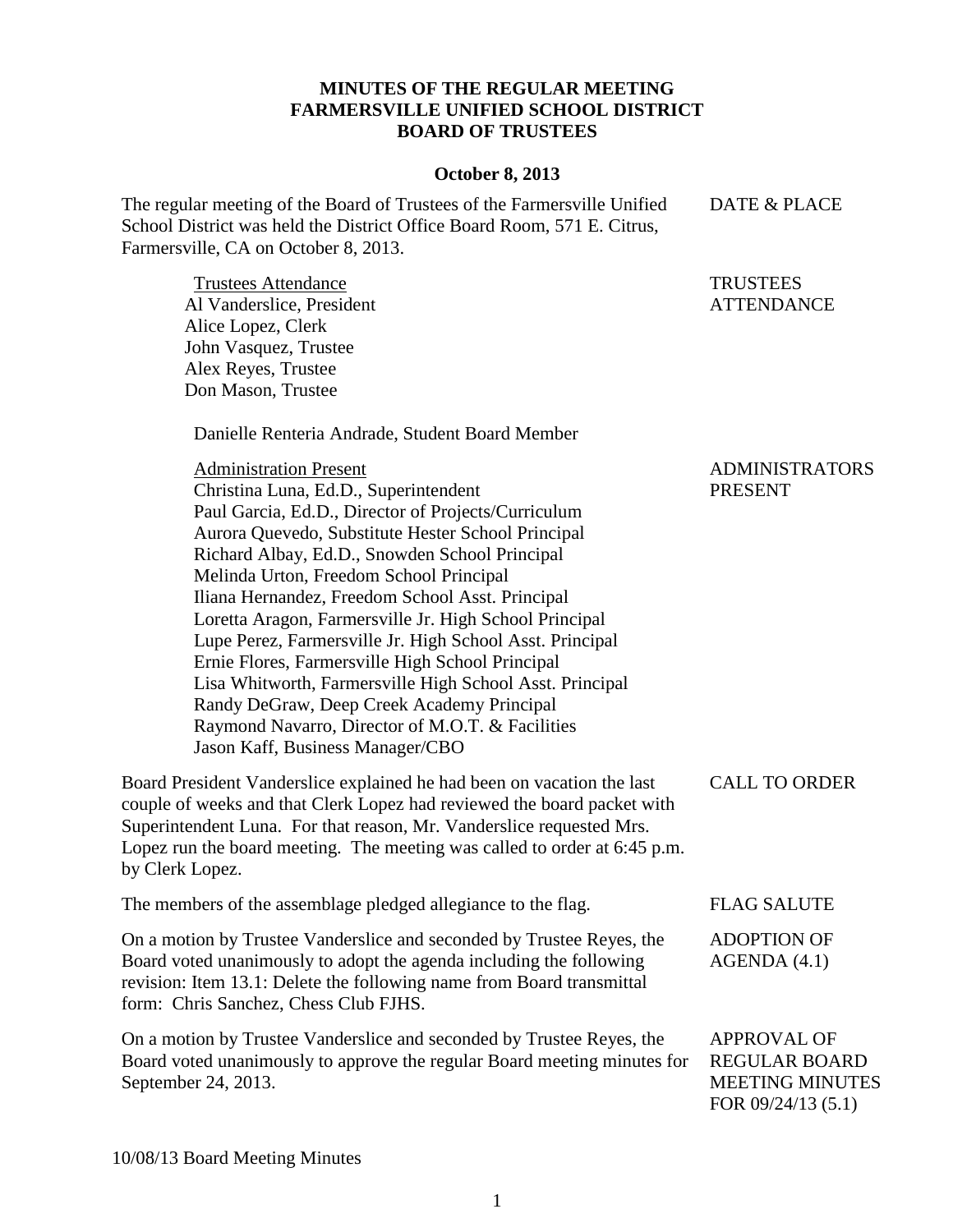| On a motion by Trustee Vanderslice and seconded by Trustee Reyes, the<br>Board voted unanimously to approve the released warrants dated:<br>September 26, 2013 in the amount of \$249,612.26                                                                                                                             | <b>APPROVAL OF</b><br><b>RELEASED</b><br><b>WARRANTS</b> (5.2)                                         |
|--------------------------------------------------------------------------------------------------------------------------------------------------------------------------------------------------------------------------------------------------------------------------------------------------------------------------|--------------------------------------------------------------------------------------------------------|
| Danielle Renteria Andrade, Student Board member, made an oral report to<br>the Board regarding FHS activities.                                                                                                                                                                                                           | <b>AWARDS/</b><br><b>PRESENTATIONS</b><br>(6.1)                                                        |
| John Alvarez, community member, addressed the Board regarding<br>community public forums, the Pro Youth Heart Program, the Principals<br>Exchange contract, curriculum last year for P.E. and eliminating a Reading<br>lab.                                                                                              | PUBLIC COMMENTS<br>(8.0)                                                                               |
| Maria Carbajal, parent, addressed the Board regarding internet articles<br>pertaining to current Superintendent.                                                                                                                                                                                                         |                                                                                                        |
| On a motion by Trustee Reyes and seconded by Trustee Mason, the Board<br>voted unanimously to approve the Positive Prevention HIV/STD Workshop<br>at TCOE on October 14, 2013.                                                                                                                                           | <b>APPROVAL TO</b><br><b>ATTEND POSITIVE</b><br><b>PREVENTION</b><br><b>HIV/STD WORKSHOP</b><br>(10.1) |
| On a motion by Trustee Vasquez and seconded by Trustee Vanderslice and<br>carried: (Ayes: Vanderslice, Lopez, Vasquez, Reyes; Noes: Mason; Absent:<br>None), the Board adopted Resolution #07-09-24-13 Determining That<br>Pupils Have Sufficient Textbooks or Instructional Materials for the<br>2013-2014 School Year. | <b>ADOPTION OF</b><br><b>RESOLUTION</b><br>$\text{\#07-09-24-13}\ (12.1)$                              |
| On a motion by Trustee Reyes and seconded by Trustee Vasquez, the Board<br>voted unanimously to approve the contract with Axiom Advisors and<br>Consultants, Inc. for SARCs for all schools.                                                                                                                             | <b>APPROVAL OF</b><br><b>CONTRACT WITH</b><br><b>AXIOM ADVISORS</b><br>(12.2)                          |
| Kathy Hayes, Program Supervisor, made a PowerPoint presentation<br>regarding the ProYouth Heart Program.                                                                                                                                                                                                                 | <b>AFTER SCHOOL</b><br>PROGRAM UPDATE<br>(12.3)                                                        |
| On a motion by Trustee Vanderslice and seconded by Trustee Mason, the<br>Board voted unanimously to approve the STAR Testing Workshop on<br>October 21, 2013 in Sacramento, CA.                                                                                                                                          | <b>APPROVAL OF STAR</b><br><b>TESTING</b><br>WORKSHOP (12.4)                                           |
| On a motion by Trustee Vanderslice and seconded by Trustee Reyes, the<br>Board voted unanimously to approve the personnel items as per the Board<br>transmittal form.                                                                                                                                                    | <b>APPROVAL OF</b><br>PERSONNEL ITEMS<br>(13.1)                                                        |
| On a motion by Trustee Vasquez and seconded by Trustee Vanderslice, the<br>Board voted unanimously to adopt the District's Proposal to FTA.                                                                                                                                                                              | <b>ADOPTION OF</b><br>DISTRICT PROPOSAL<br>TO FTA (13.2)                                               |